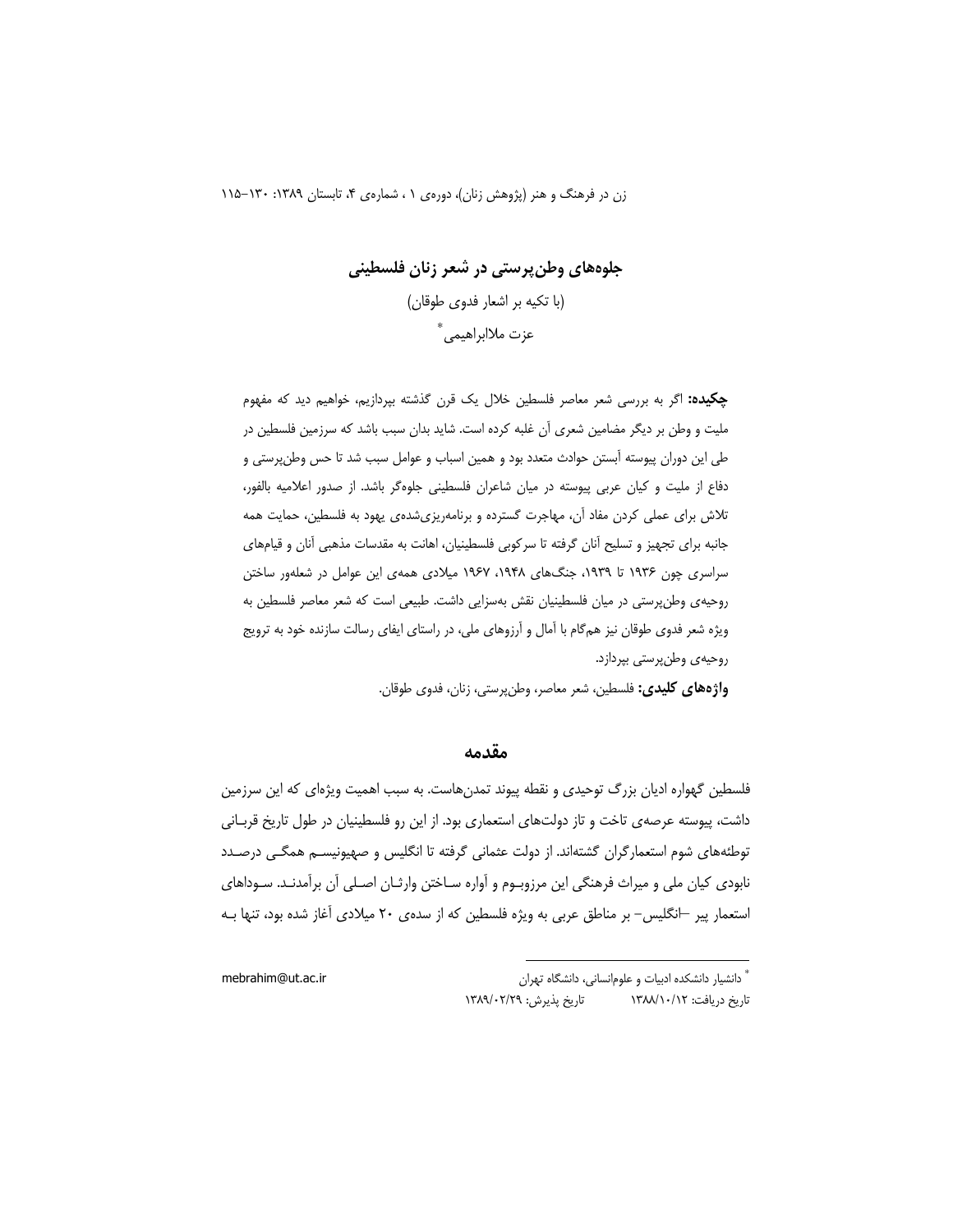حفظ امنیت راههای بازر گانی هند یا تحکیم پایگاههای نظامی و دریایی خاورمیانه محدود نمی شـد. بلکـه استعمارگران همواره قصد داشتند تا با سیطره ناوگان قدرتمند خود بـر أبـهـای منطقـه، سـدی در برابـر مطامع استعماری دیگر کشورهای اروپایی پدید اَورند (ابویصیر، ۱۹۷۱: ۵۴). از این رو با روی کـار اَمـدن هر قدرت مقتدر و مستقل محلی به مخالفت برخاستند و کوشیدند تا بـا مهـاجرت تـدریجی یهودیـان بـه فلسطین و اسکان آنان در این سرزمین به مقاصد استعماری خود دست یابند.

بدون شک حفر أبراه سوئز بر موقعیت استراتژیکی فلسطین افزود. در نتیجه اندیشــهی تأسـیس مسـتعمرهای یهودی و تحتالحمایهی انگلیس بیش از پیش در اذهان سیاستمداران بریتانیایی قـوت گرفـت. دیـری نپائید که انگلستان در نوامبر ۱۹۱۷، اعلامیه بالفور مبنی بر حق تأسیس «میهن ملی یهـود» در فلسـطین را تصویب کرد (احمد، ۱۹۸۱: ۸۷). این اعلامیه بارزترین مظهر اتحاد نامقدسی بـود کـه میـان بریتانیـا و جنبش استعماری صهیونیسم صورت میگرفت. از اُن پـس پشــتیبانی و حمایـت انگلـیس سـبب شـد تــا صهیونیستها تمامی امکانات موجود خود را برای سیطره بر فلسطین بهکار گیرند.

بعدها با اعلام قیمومت بریتانیا بر فلسطین کـه در ۳۱ مـه ۱۹۲۰ از تصـویب جامعـه ملـل گذشـت و انتصاب هربرت ساموئل سیاستمدار کهنهکار یهودی، به عنوان نخستین کمیسر عالی بریتانیا در فلسطین راه برای تسلط همه جانبهی یهودیان بر این مرزوبوم هموار گردید (کیالی، ۱۹۷۱: ۴۵). آنـان بـا حمایـت دولت قیمومت طرح مشترکی را تدوین کردند که اشغال تـدریجی فلسـطین پایـه و اسـاس أن بـود و بـا تشویق یهود به مهاجرت، انتقال اراضی عربی به أنان و تعلیق خودمختاری عربها این طرح به مرحلـهی اجرا درآمد. از آن پس تلاش@ا، قیامها و جانفشانیهای مستمر مسلمانان در راه خنثی ساختن دسیسههـای استعماری بینتیجه ماند و سرانجام در ۱۹۴۸ دولت اسرائیل پا به عرصه وجود نهاد.

به رغم حوادث ناگوار، رویدادهای تأسفبار و کشتارهای دستهجمعی که این ملت با آن مواجه بود، اما هرگز عزم و ارادهی أن برای أزادسازی وطن اشغالی به سستی نگرایید. شعر معاصر فلسطین به ویژه شعر زنان نیز پیوسته این رخدادها را دنبال میکرد و آنها را بدون کم و کاستی به تصـویر مـیکشـید؛ درد را میشناخت و درمان را ارایه می کرد؛ از آرمانهای ملتش صیانت می کرد و پیوسته در راه بیداری هموطنــانش میکوشید تا آنان را به ساحل امنیت، سرافرازی، رهایی و پیشرفت رهنمون سـازد. مـا نیــز در ایــن مقالــه کوشیدهایم تا با استناد به شعر فدوی طوقان به بازنمایی جلوههای وطنپرستی بپردازیم.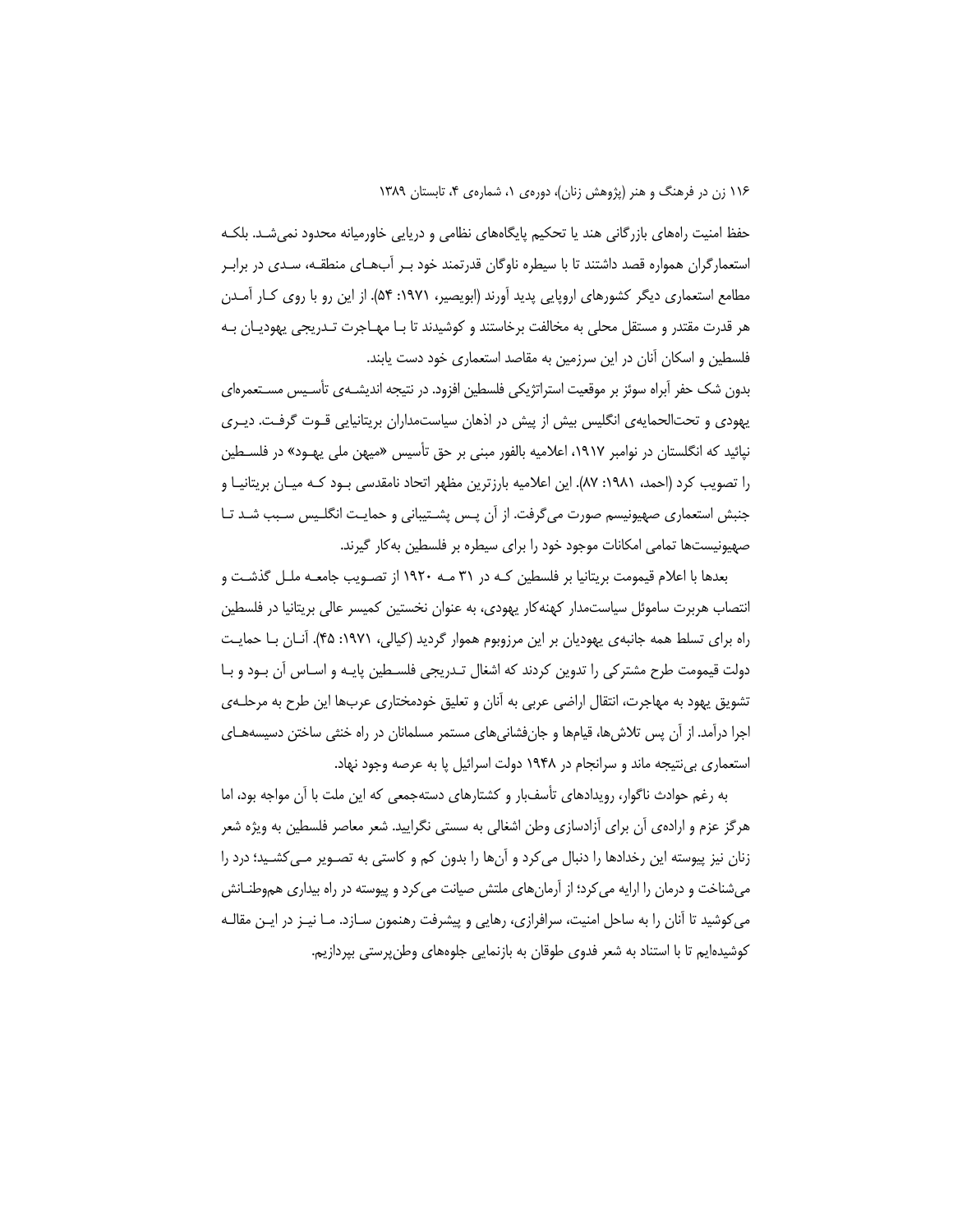# مفاهيم وطن يرستي

شاعران فلسطینی بهویژه فدوی طوقان در مراحل مختلف تاریخ پیوسته سخن گوی ملـتشـان بـودهانـد، تحولات و حوادث این مرزوبوم را در خلال آثـار خـود ضـبط کـردهانـد و بـدین،سـان نقـاب از چهـره.ی اشغالگران برداشتهاند. به طور کلی مهمترین مسائل ملی را که فدوی طوقان در آثار خود بـه آن پرداختـه است، بدین گونه میتوان دستهبندی کرد.

دعوت به اتحاد و هم بستگی و پرهیز از نفاق و تفرقه در راه أزادسازی وطن

استعمارگران از دیرباز به سرزمین فلسـطین چشـم دوختـه بودنـد. پـس از آن کـه نقشـههـای شـوم استعماری آنان محقق گشت، به تلاش همه جانبهای برای افشاندن بذر کینه و نفاق در میان فلسـطینیان و تضعیف روحیهی آنان دست زدند. سیاستمداران بریتانیایی بدین منظور کوشیدند تـا بـا وعـده سـپردن مناصب دولتی به سران ملی و رهبران سنتی نظر آنان را به سوی خود جلب کنند. با این اقـدام راه بـرای تحقق سیاستهای آنان هموار میگشت. اما مردم که در پیشاپیش آنان شاعران و نویسندگان قرار داشتند این توطئهها را نقش برآب ساختند.

از این روست که میبینیم شعر معاصر فلسطین پیش از اشغال پیرامون وحـدت و هــمېسـتگی ملـی، یرهیز از فرقهگرایی یا تفرقه، پرده برداشتن از توطئههای موذیانه دشمن، دست کشـیدن از سـلیقههـای فردی، حل اختلافات داخلی به شیوهی مسالمتجویانه و دوراندیشی و تسامح دور میزند، تـا بـدینِسـان گامی به سوی بیداری ملی بردارد (یاغی، ۱۹۸۱: ۱۶۷). فدوی طوقان از جمله شاعرانی است که از همان آغاز درصدد خنثی کردن توطئههای استعمارگران برآمد و هـموطنــان خــود را بــه بیــداری و هوشـياری فراخواند. او که از سیاست یهود احساس خطر می کرد، همواره کمر همت بـه اسـتحکام پایـههـای وطـن بست و فرياد أزادي و رهايي برأورد (الاعمال الشعرية الكاملة، ١٩٩٣: ٣٢٧– ٣٢٨):

> حُرِيَّتِي! حُرِيَّتِي! حُرِيَّتِي صوتُ أَرَدّدُهُ بِملء فَمِ الغضَبِ تحتَ الرَّصاصِ وَ في اللهَب وَ اَ ظلُّ رَغمَ القيْدِ اَعْدُو خلفَها وَ اَ ظَلُّ رَغِمَ اللَّيْلِ اَقْفُو خَطوَها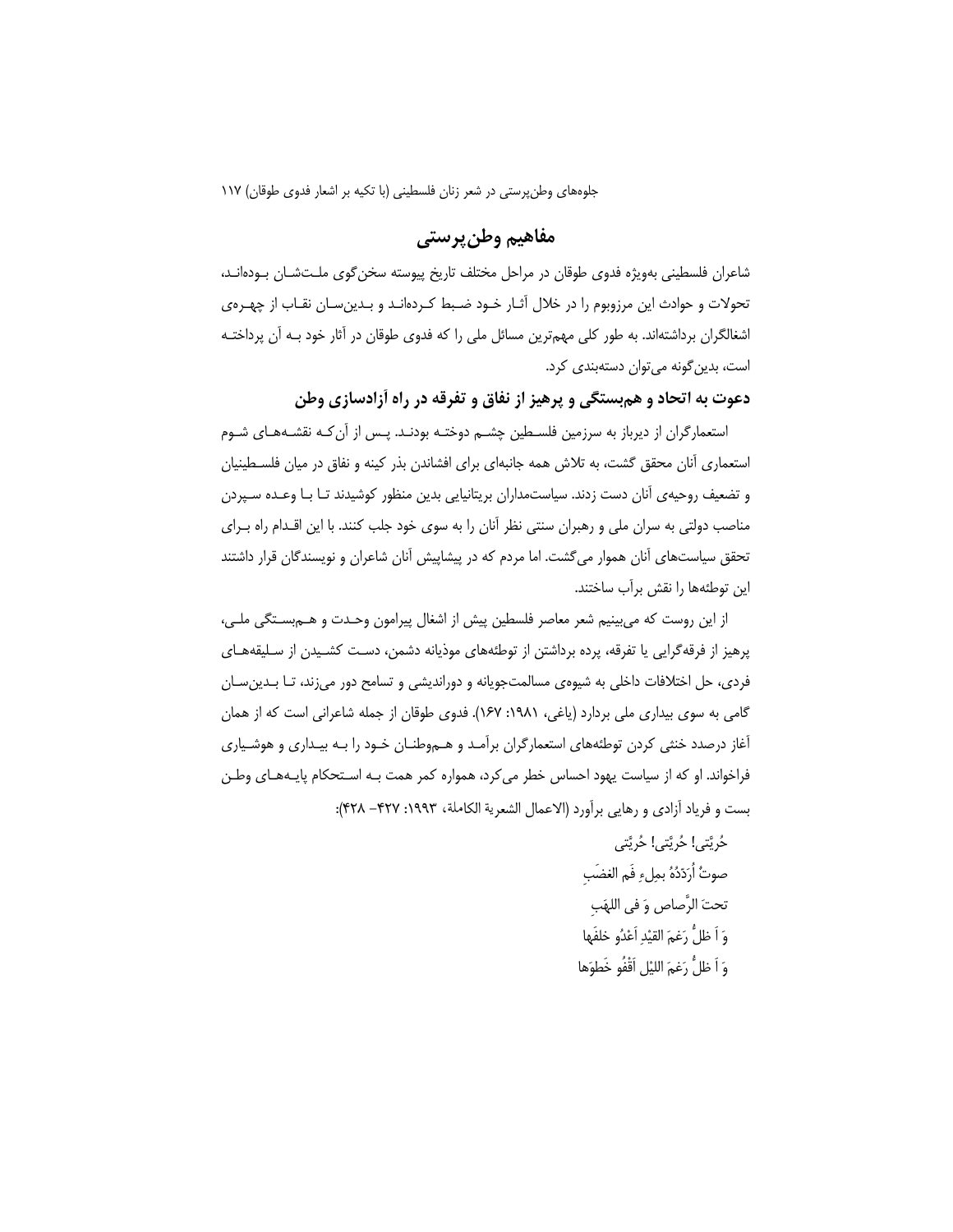وَ أَ ظَلُّ مَحِمُولاً عَلى مَدِّ الغَضَبِ وَ أَنا أُناضِلُ داعياً خُرِيَّتي حُرِيَّتِي! حُرِيَّتِي! وَ يُرِدِّدُ النَّهرُ المقدَّسُ وَ الجَسُورُ حُرِيَّتي! وَ الضَفّتانِ تُرَدِّدانِ: حُرِيَّتِي! وَ مَعابِرُ الرِّيحِ الغَضُوبِ وَ الرَّعْدُ وَ الاِعْصارُ وَ الاَمّطارُ في وَطني تُرَددِّها مَعي حُرِيَّتِي! حُرِيَّتِي! حُرِيَّتِي

(ای آزادیم! ای آزادیم! ای آزادیم! این صدایی است که همواره با دهانی پر از خشم تکرارش می کنم. زیر رگباری از گلوله و آتش و با وجود همهی زنجیرها همچنان به دنبالش میروم و با وجود سیاهی شب پیوسته گامهایش را دنبال می کنم. خشم مرا فرا میگیرد. در حالی که بـرای آزادیـم پیکـار مـی کـنم. ای آزادیم! ای آزادیم! رودخانهی مقدس و پلها آزادی را بازگو میکنند. ای آزادیـم! و دو کرانـه رود بـا مـن تکرار می کنند: ای آزادیم! و گذرگاه باد وحشتناک و تندر و تندباد و بارانهای وطنم آن را بـا مـن تکـرار می کنند ای آزادیم! ای آزادیم! ای آزادیم!)

این اشعار طولانی که در اینجا تنها به ذکر نمونههایی از آن بسنده شده است، بازگوکنندهی فریاد و فغـان شاعری دلشکسته است که میکوشد آنچه را که در ضمیر هر فلسطینی نهاده شده، بـه تصـویر کشـد. ایـن ابیات بر آگاهی کامل فدوی و شناخت وی از توطئههای استعمارگران دلالت دارد. شـاعر در تـلاش اسـت تـا ضمن خنثی ساختن توطئههای دشمن، رشتههای مقاومت و پایداری را در میان مردم تحکیم بخشد. اما به نظر او نخست باید دسیسههای گوناگون فتنهجویان را به درستی شناخت، تا نجات از هلاکت و فنا و دستیابی بـه فلاح و پيروزي ميسر گردد. «أَعُودُ الى بضعَة أسابيع تَنقَضي على الصَّدَمَة التي أصابَنا بها عُدوان حُزيران شَهرانَ أَوْ اكثَرِ بقليل نَستردُّ بَعدَها وَعينا وَ نَفيق ُ من الذُهُول » (رحلة جبليه، ١٩٨٨: ١٧٧ ).

(چند هفته پیش را به خاطر میآورم که با ضربهای که دشمنان ژوئن بر ما وارد کردند، سپری شد. اما پس از دو ماه یا کمی بیشتر به خود آمدیم و از آن سرگردانی رهایی یافتیم.)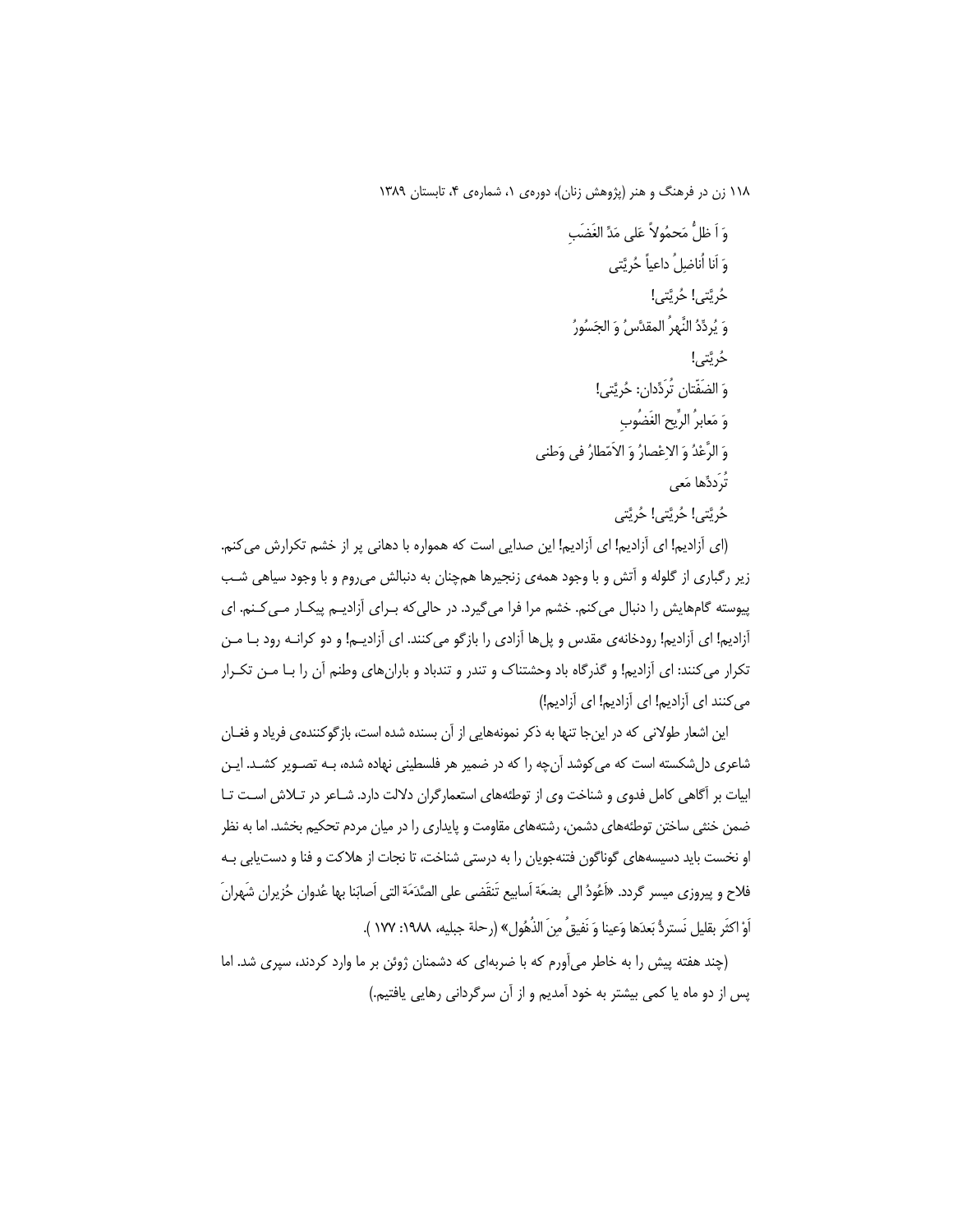باید گفت که پس از اشغال سرزمین فلسطین به دست ارتش صهیونیسم و تشکیل اسرائیل در ۱۹۴۸ میلادی نسلی از شاعران زن فلسطینی به ظهور رسیدند که باید آن را «نسـل شکسـت و حـزن» نامیـد. سرودههای شاعران فلسطینی و یا شاعران عربی که پیرامون مسألهی فلسطین از آن پس شـعر سـرودند، لحنی حزن|نگیز، مأیوس کننده، سرشکسته و رومانتیک دارد، که همه چیز تقریباً بـرای آن هـا تمـام شـده است. چه، آنان را از بهشت گمشده خود راندهاند، تنها از دور در رویاهای شاعرانه خود گاهی شبحی از آن بهشت را میبینند و جز زاری و نوحه کاری از آنان ساخته نیست (کیالی، ۱۹۷۵: ۱۶۸).

بررسی شعر بهترین سرایندگان فلسطینی چون فدوی طوقان و سلمی خضراء جیوسی در سـال هـای پس از اشغال نشان میدهد که همه چیز در اشعار آنان در هالهای از ابهام، یأس و نومیدی فرورفتـه و در پس ابری از اندوه و درد پنهان شده است (طوقان، ۱۹۵۴: ۳۷۷):

> يا وَطني الحَبِيبُ لا مَهما تَدر عَليكَ في متاهة الظلم

> > طاحُونَه العَذاب وَ الألم

لن يَستَطيعُوا يا حَبيبنا

أن يَفقأوا عَينَيكَ لن

لِيقتلوا الأحلامَ وَ الأمَل

لِيَصلبوا حُرِيَّهَ البناءِ وَ العَمَل

لِيَسرقوا الضّحكات مِن أطفالِنا

لِيَهدمُوا لِيَحرقوا فمِن شقائِنا

مِن حُزنِنا الكبير من لزوجه

الدٌماء في جُدرانِنا

من اختلاج المُوت وَ الحياة

سَتبعثُ الحياة فيكَ مِن جَديد

(وطن عزیزم! هر چه آسیاب درد و رنج در میان دهلیز پیچ در پیچ ستم بـر تـو بگـردد، ای دوسـتمان هرگز نمیتوانند چشمانت را کور کنند. هرگز نمیتوانند رویاها و امید را نابود سازند و سـازندگی و آبـادانی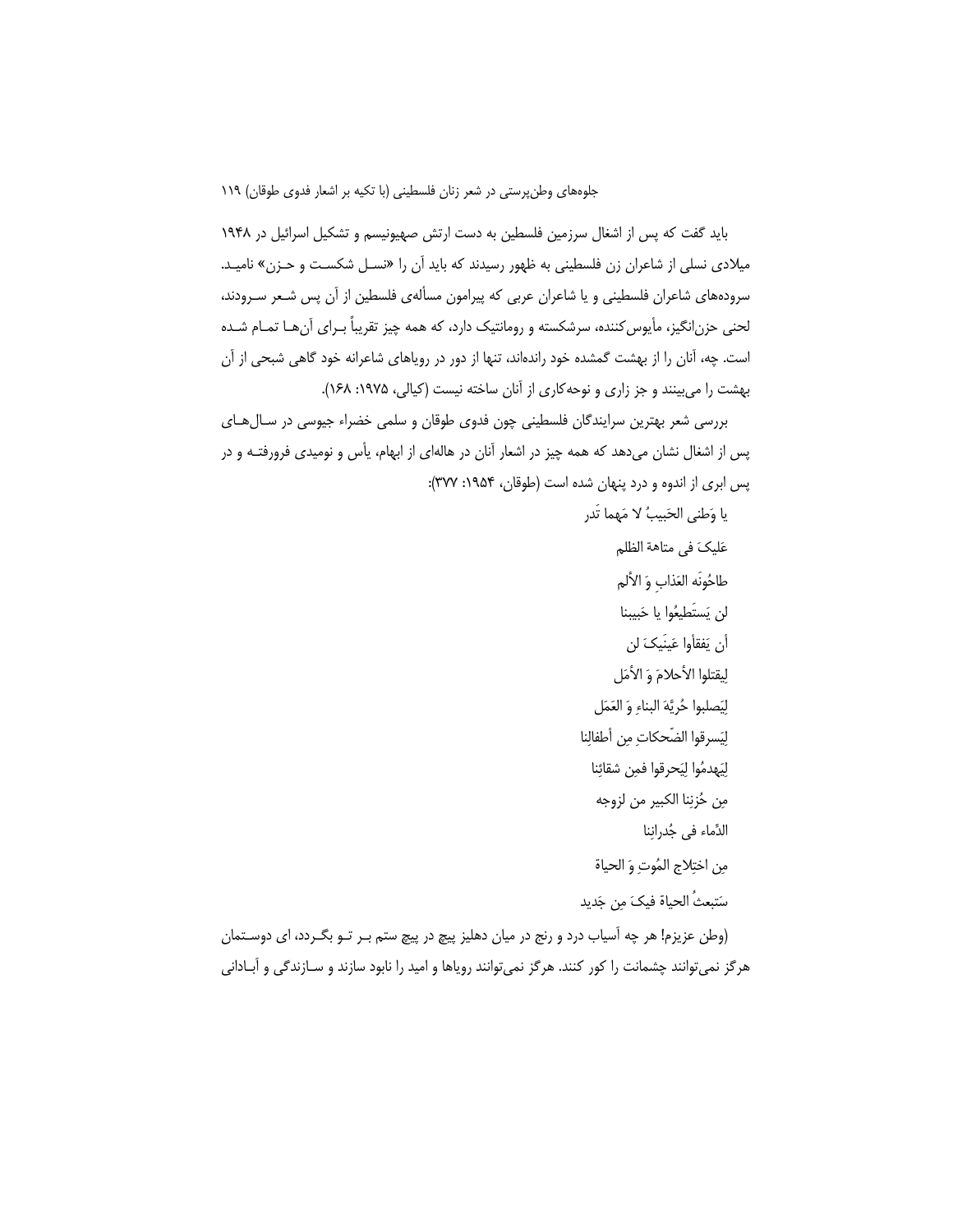را بر دار کشند یا خندههای کودکانمان را به یغما برند، ویران کنند و آتش زنند. سرانجام از بدبختی هـا، از غم سترگمان، از چسبندگی خون بر دیوارهای ما، از لرزش زندگی و مرگ دیگر بار زنده خواهی شد.)

این حال و هوا در شعر فلسطین استمرار دارد، تا این که پـس از انقــلاب مصـر در ۱۹۵۲و اقــداماتی کـه جمال عبدالناصر براي ايجاد روح وحدت و تقويت ناسيوناليسم عربي انجام داد، اندك انـدك شـعر فلسـطيني دگرگون میشود (خطیب، ۱۹۵۹: ۷۳) و با رشد حس قومیت عربی در منطقه و پیـروزی انقـلابهـای ملـل جهان در سایهی مقاومت مسلحانه، فلسطینیان نیز بار دیگر درمیbیابد که نـه مسـأله فلسـطین فرامـوش شدنی است و نه از زاری و نوحه کاری ساخته است. از ایـن رو شـاعری چـون فـدوی طوقـان هـر گونـه سستی، ذلت و خواری را مردود میداند و از هوطنانش میخواهد تا با پوشیدن لبـاس رزم، ردای عـزت و سربلندی را بر قامت ملت خویش بپوشانند. شاعر با سرودن شعری زیبا و به دور از تکلف به آنان اطمینان مى‹هد كه نصرت و پيروزي حتمي است و در اين چكامه خود فرياد برمي∫ورد كـه (الاعمـال الشـعريـــة الكاملة، ١٩٩٣: ١٣٨):

(او را یافتم، ای طوفانها بوزید. هر چه خواستید چهرهی آسمان را با ابرها بپوشانید. ای روزها! آنطور که برایم مقدر شده است به صورت آفتابی و خندان یا عبوس و تاریک بگردید. چرا که روشنایی ام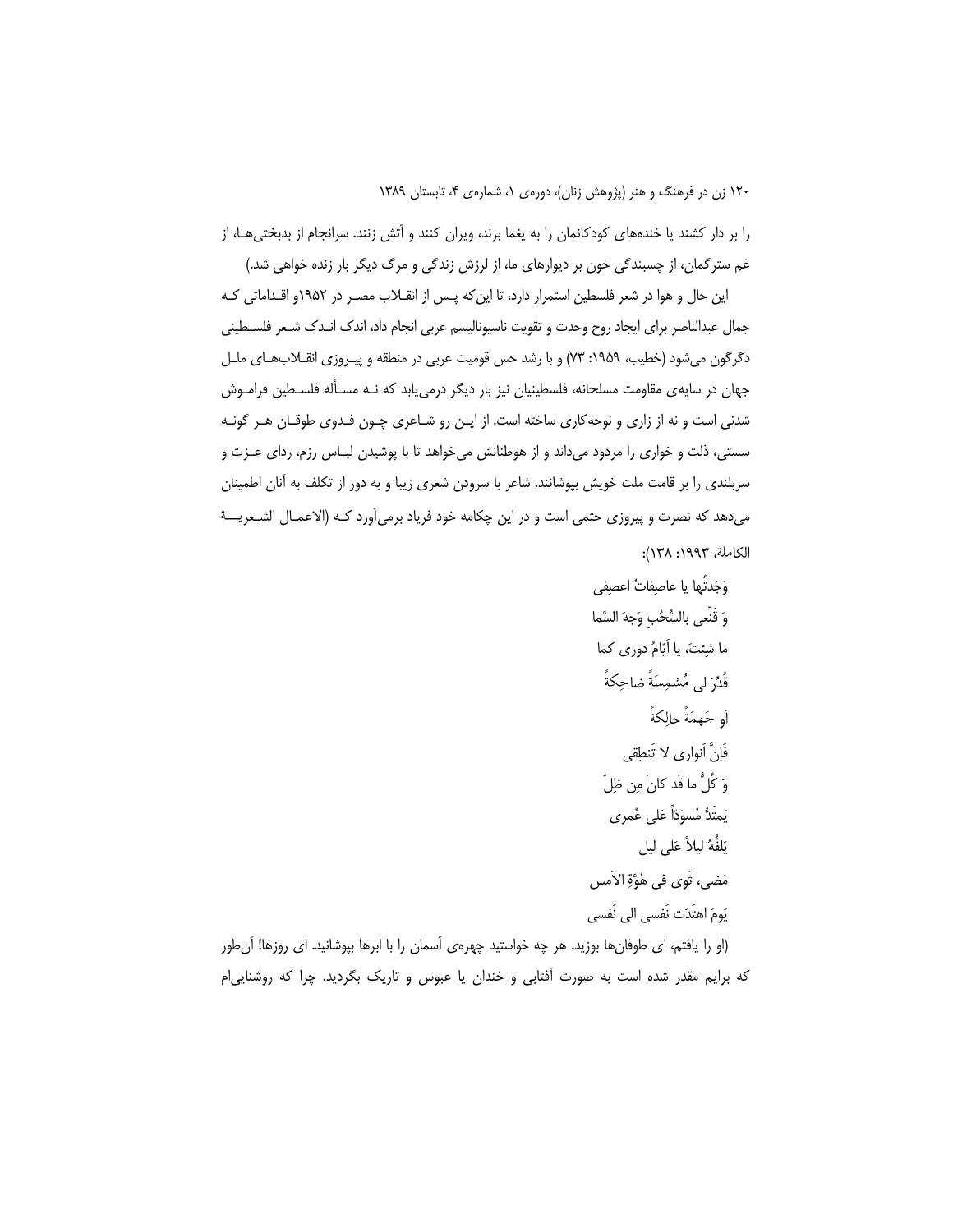خاموش نگردد. همهی آن سایههای سیاه که بر عمر من کشیده شده است و شبی را به شبی رسانده است، گذشت و در منجلاب گذشته جای گرفت. آن روزی که نفس من به خود راه یافت.)

بدین سان فدوی طوقان که پیش از ۱۹۶۷ آثاری حزن انگیز و رثاگونهای از خود برجای نهاده بود، پس از جنگ ژوئن اشعارش را با نغمهسرایی در راه مقاومت، قیام، انقلاب و … جاودانه ساخت (اللیل و الفرسان، ١٩۵۴: ۵۴۵):

> یا فلسطینُ اطمَئنّے ِ أنا وَ الدّارُ وَ أولادي قرابينُ خلاصک نَحنُ مِن أجلِكِ نَحيا وَ نَموتُ...

(ای فلسطین! آسوده خاطر باش که من، خانه و فرزندانم همگی در راه رهایی تو قربانی خواهیم شد. ما تنها به عشق تو زندهایم و میمیریم.)

و یا در اشعاری دیگر این گونه دربارهی وطن به نغمهسرایی می پردازد (وحدی معالایام، ۱۹۵۵:  $Y''$ / -  $Y''$ /:

| وَ يَمسَحُ الفجْـرُ غَواشى الظلم     | سَتنجَلي الغمْر <sup>َ</sup> ة ُ يـــــا موطِني |
|--------------------------------------|-------------------------------------------------|
| ما يأتلي يَحمِلُ مَعنىَ الضَّـرَم    | فالجوهَرُ الكامِلُ في أمَتـــــي                |
| اليَقِظ ُ المُستوفِــــزُ المُـنتقِم | هُوَ الشّبابُ الحُّرُ ذُخرُ الحِمـى             |
| وَ في دَمِ الأحـرارتغلِي النِقَـمِ   | لن يَقعُدُ الأحـرارُ عَن ثأرهِــمْ              |

(میهنم! تیرگی ها زدوده خواهد شد و سیپدهدم پیروزی پردههای ستم را کنار خواهد زد. جوهرهی کامـل انسانیت در امت من نهفته است؛ مادامی که در جوش و خروشند. آن جوان آزاده که ذخیره و پـاسدار حـریم میهن است، پیوسته بیدار، آماده و انتقامجوست. آزادمردان هرگز از انتقام سـتاندن دسـت برنمـیدارنـد و انتقام در خون ایشان میجوشد.)

از آنچه گذشت درمی یابیم که در تاریخ پرحادثهخیز فلسطین شعرا پیوسته در پی احقاق حقوق هموطنــان خود بودهاند؛ از آزادی و سرافرازی میهن سرودهاند؛ مردم را از تفرقه، فرقه گرایی و اختلاف برحذر داشتهانـد و به سوی وحدت، هم ستگی و هم کاری فراخواندهاند. در این میان فدوی طوقان با آزاد کردن عنصر عشق و هموار کردن عاطفهی صادقانه، به شعر معاصر فلسطین خدمت شایانی کرد که در این زمینه می¤وان او را بر شعرای هم عصرش برتری داد.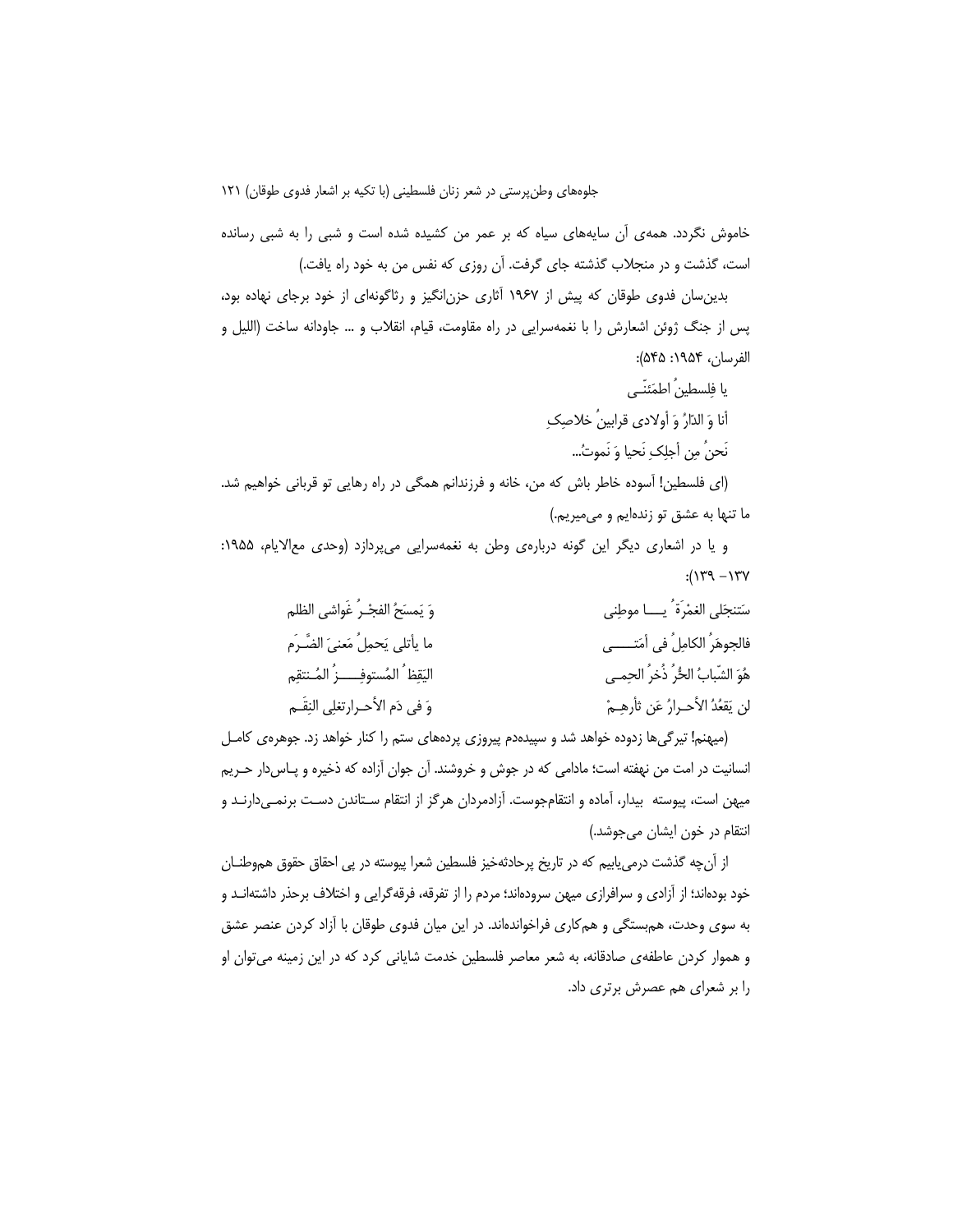### محکوم کردن قیمومت، مهاجرت بیرویه یهود و اقدامات ناعادلانهی انگلیس

در جریان جنگ جهانی اول میان اعراب و انگلیس توافقی به امضا رسید که به موجب آن اعراب بـر ضـد ترکان عثمانی وارد جنگ میشدند و انگلیس نیز فرمانرروایی شریف حسین را به عنوان خلیفه مسلمانان بـر سراسر جهان عرب به رسمیت می شناخت. پیش از آن که مرکب این پیمـان خشــک شـود وزارت خارجــهی انگلیس محرمانه برای تعیین مناطق تحت نفوذ خود و ولایات تابع دولت عثمـانی بـا فرانسـه بـه توافـق رسید و بدین سان راه برای ورود استعمار پیر بریتانیا بر فلسطین هموار گشت. از آن پس سازمان های تابع دولت انگلیس امتیازات و تسهیلات فراوانی به صهیونیستها بخشیدند تا آنـان را در راه تشـكیل «وطـن ملی یهود» در فلسطین یاری رساند.

شاعران فلسطینی از آغاز برای لغو اعلامیه بالفور و توقف رونـد مهـاجرت بـه پـا خواسـتند. ابـراهیم طوقان جسورترین شاعری است که در دفاع از تمامیت ارضی سرزمین فلسطین، بی مهابا مهاجرت یهود را به دیار خود محکوم می کند (۱۹۷۵: ۱۶۶):

| وَ عَشرَ وَ لكِن فَاقَهُ فـي المَصائِبِ    | أرى عَدَداً فـى الشّـــؤم لا كثلاثةَ          |
|--------------------------------------------|-----------------------------------------------|
| أشدَّ وَ أنكي مِنهُ يَومَـــــاً لِضاربِ   | هُوَ الأَلفُ لم تَعرفُ فلسطينُ ضَربَةً        |
| وَ يَدخُلُ اَلفُ سائِحــــاً غَيـــرَ آيبِ | يُهاجرُ اَلفُ ثُمَّ اَلفُ مهـــــــــــــرباً |
| لِتسهيل ما يَلقُونَهُ مِــــن مَصاعِبٍ     | وَ اَلفُ جَوازٍ ثُمَّ اَلفُ وَسيلــــــــــهِ |
| وَ اَمواجَهُ مَشحُونَةٌ فــــى المَراكبِ   | وَ في البَحـــــر ألافُ كَأَنَّ عبـابَهُ      |
| وَ هَل مِن شُعاع بَينَ تِلكَ الغياهِبِ     | بَني وَطني هَل يَقظهُ بَعدَ رَقَـــدَهٍ       |

(هزاران تن از مردمانی را دیدهام که نحسی آنان از عدد سیزده هم فراتـر رفتـه اسـت. بـه سـرزمین فلسطین هرگز ضربهای مهلکتر و دردناکتر از آن وارد نشده است. هزاران هزار فراری بی آن کـه قصـد بازگشتی داشته باشند، از راه دریا به این سرزمین مهاجرت میکنند. هزار گذرنامه و هزار جـور تسـهیلات رفاهی برای رفع مشکلات آنان تدارک دیده شده است. هزاران مهاجر در دریا هسـتند. گویـا حبـابـهـا و امواج دریا آکنده از کشتیهای مهاجران یهودی شده است. ای فرزندان وطنم! آیا از این خواب گران بیدار خواهید شد. آیا در میان امواج تاریکی، برق امید خواهد درخشد.)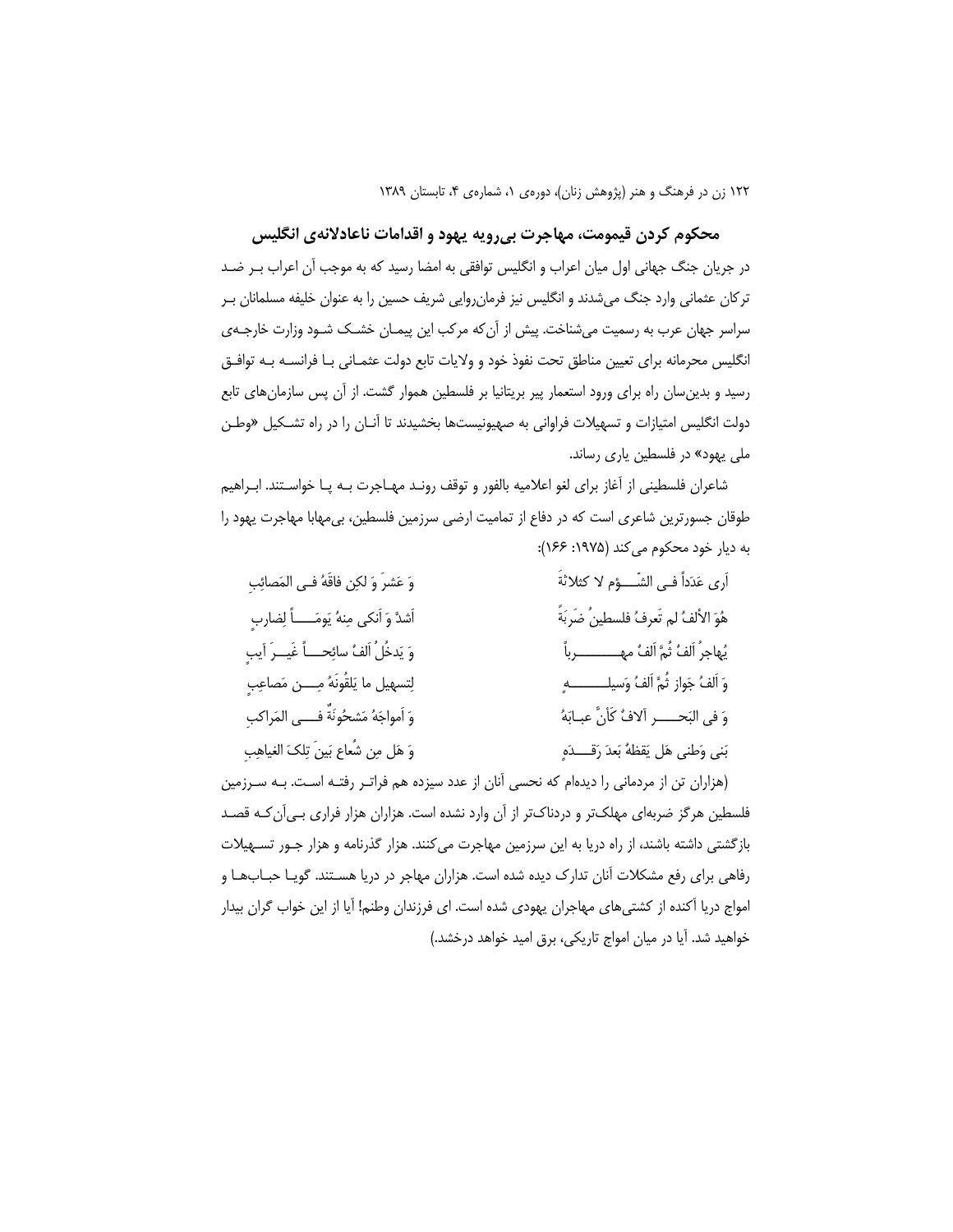آنگاه که فدوی در عرصهی هنر و سرایندگی بالنده شد، کوشید تا با الهام از روحیـهی آزادیخـواهی برادر، راه او را در پیش گیرد و با استفاده از سلاح شعر به بسیج مردم و افزایش سطح آگاهی آنان بپـردازد (الاعمال الشعرية الكاملة، ١٩٩٣: ٣٣٨):

> وَ هُناكَ عَلى أطرافِ الأُفُقِ هَوَت وَ تَعَلَّقَتِ اللعنَةُ حينَ جَرادُ القَحطِ اندَلقَ سُيُولاً مِن خُوذاتِ الجُندِ الأرضُ تَميدُ تَميدُ وَ تَسقُطُ يَبلغُها طوفانُ الحُلكةِ يَعبُرُ نَهرُ الزَّمَنِ عَليها بالخُطواتِ المُرتكِبَةِ يَتَعَثرُ، يَرجَعُ أَو يَتَجِمَّدُ

(آنجا در کنارههای افق لعنت فرو بارید. ملخ قحطی از کلاه خودهای سربازان سیلآسا جـاری شـد. زمین جنبید و جنبید و در کام طوفان سپاه گرفتار آمد. رود روزگار با گامهای لرزان بر آن پا نهاد و لغزید و باز آمد و خشکش زد.)

فدوی با به کارگیری رمز «ملخ» سعی در نشان دادن چهرهی زشت و کریه یهودیان دارد. گویا میخواهـد بگويد همان گونه كه ملخ با خوردن گياهان موجب تباهي آنها ميشود، يهوديـان نيـز بـا سـلب آزادي و آسايش مردم فلسطين موجبات رنج و عذاب آنان را فراهم ساختهاند.

پس از ارجاع مسأله فلسطین به سازمان ملل، طرح تقسیم فلسطین در ۲۹ نـوامبر ۱۹۴۷ بـا حمایـت همه جانبهی آمریکا از تصویب شورای امنیت گذشت. این طرح خروش فلسطینیان را برانگیخـت (قـبش، بی تا: ۲۰۱). شاعرانی چون فدوی طوقان نیز در خیزشی بی سابقه از توطئههای جهانی در راه برپایی وطن ملی یهود در فلسطین پرده برداشتند و افکار عمومی را در برابـر اتحـاد سـه جانبـهی آمریکـا، انگلـیس و سردمداران جنبش صهيونيسم بيدار ساختند (الاعمال الشعرية الكاملة، ١٩٩٣: ٣٣٢):

> نَسراً فَنَسراً غالهُم وَحشُ الظلام سَرَقَ السُمُوُّ الأعالى… أه وَطني عَليكَ منَ الدَّم الغالي سَلامٌ مِن اَجلِكَ انفَرَطت عُقُودُ دِمائِهِم حَبّاتِ مَرجانٍ كنوزَ لألىءِ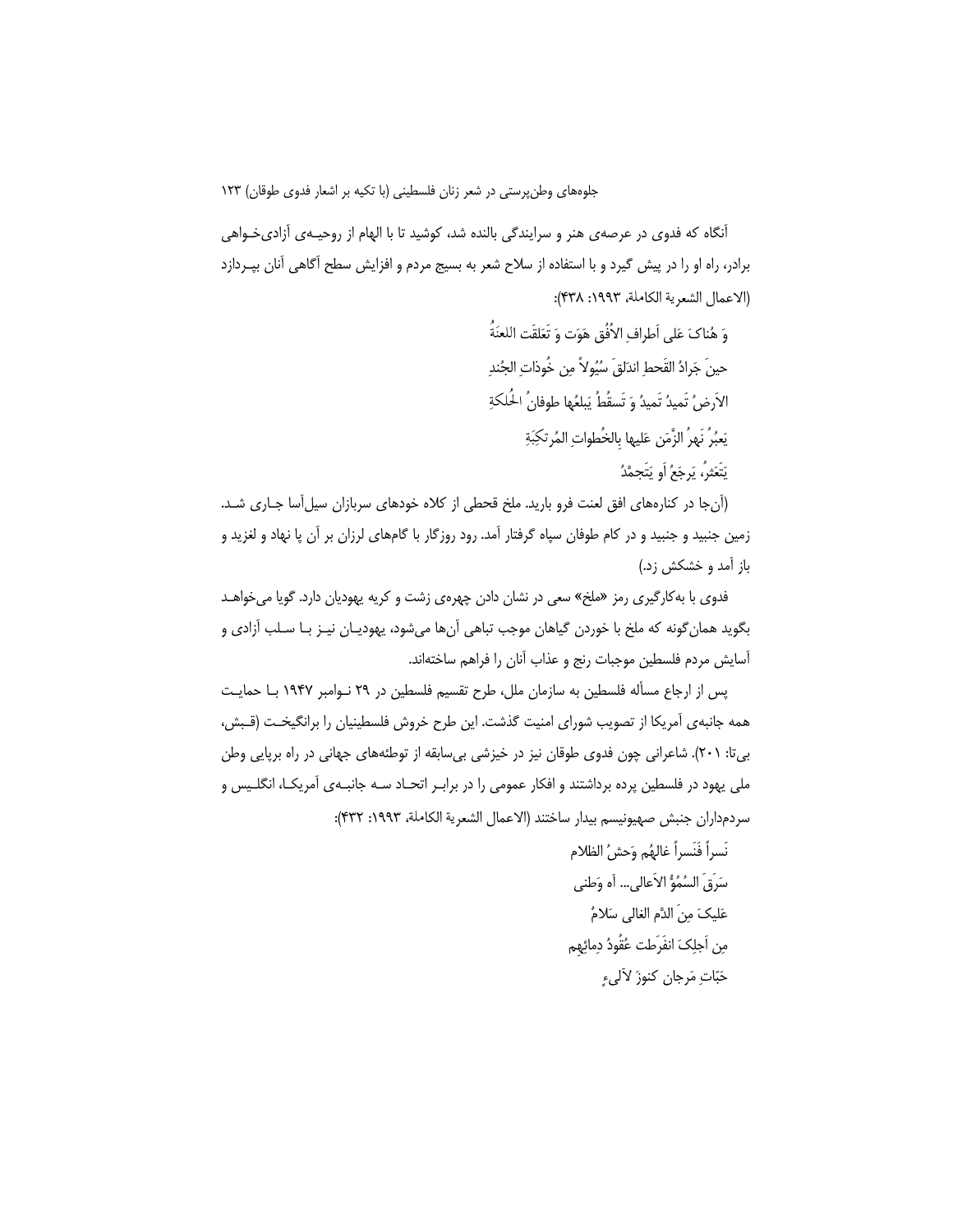(غول تاریکی عقابها را یکی پس از دیگری درید. رفعت و بزرگی را از بلندای قامت کمال ربــود. اَه وطنم سلامی از خون گران بر تو باد. آنان که سینهریز خونشان در هوای تو دانههای مرجان و گـنجهـای مروارید را یاشید.)

از أن پس فدوی طوقان زندگی و شعر خود را سراسر وقف آرمانِهای والای وطن می کند؛ بـی،هابــا پیکان حملات خویش را به سوی استعمارگران نشانه میرود و بدینسان نـام خـود را در جمـع شـعرای متعهد جاودانه می سازد (شیخ، ۱۹۹۴: ۷۹).

## حوادث، قیامهای سراسری و جنگها

از زمان ورود انگلیس به خاک فلسطین و صدور اعلامیه بالفور مبنی بـر تشـکیل وطـن ملـی یهـود، فلسطینیان پیوسته قیمومت و دیگر نقشههای سلطهجویانهی صهیونیستی را محکوم می کردند و خواسـتار اخراج بیگانگان از خاک کشور و استقلال آن بودند. از این رو فلسطین در سدهی بیستم میلادی پیوسـته آبستن حوادث متعددی شد. از قیام براق در ۱۹۲۹ و قیام شیخ عزالدین قسام در ۱۹۳۵ گرفته تا قیامهـای سراسری میان سال های ۱۹۳۶ تا ۱۹۳۹ و جنگ سراسری ۱۹۴۸ که به اشـغال بخـش وسـیعی از خـاک فلسطین توسط یهودیان و آواره ساختن ساکنان اصلی آن انجامید، همگی حوادث دردناکی بود که تبعـات اجتماعی و روانی متعددی بر جای نهاد (سوافیری، ۱۹۸۵: ۵۹). چه آوارگان فلسطینی که پـس از اشـغال این سرزمین در کشورهای عربی همجوار آنهم در شـرایط سـخت و نـاگوار سـرگردان گشـتهانـد و چـه فلسطینیانی که در زیر چکمههای صهیونیستها در داخل سرزمینهای اشـغالی اقامـت گزیدنـد، همگـی سودای بازگشت به وطن و آزادسازی آن را در سر داشتند (طوقان، الاعمال الشعريةالكاملة، ۱۹۹۳: ۱۲۰):

أَأَبقي؟ وَ مَن قالها؟ سَأَعودُ بِأَرضي الحَبيبهِ

بَلِّي سَأَعوِدُ هُناكَ سَيُطوى كتابُ حَياتِي

سَيَحنُو عَلىَّ ثَراها الكريمُ وَ يُؤوى رُفاتي

(أيا [در سرزميني غريب] بمانم؟ چه كسي گفته؟ به زودي به سرزمين دوست داشتني|م بــازمي٤كـردم. آری به زودی باز میگردم. آنجا کتاب زندگیم درهم نوردیده خواهد شد. خاک گرانبهای آنجـا بـر مـن مویه خواهد کرد و استخوانهایم را در دل خود جای خواهد داد.)

نخستین حادثهای که شعرای فلسطینی با آن مواجه بودند قیام براق در ۱۹۲۹ میلادی است. پـس از بی حرمتی یهودیان به «دیوار ندبه» و ادعای مالیکت این دیوار درگیریهای خـونینی میـان مسـلمانان و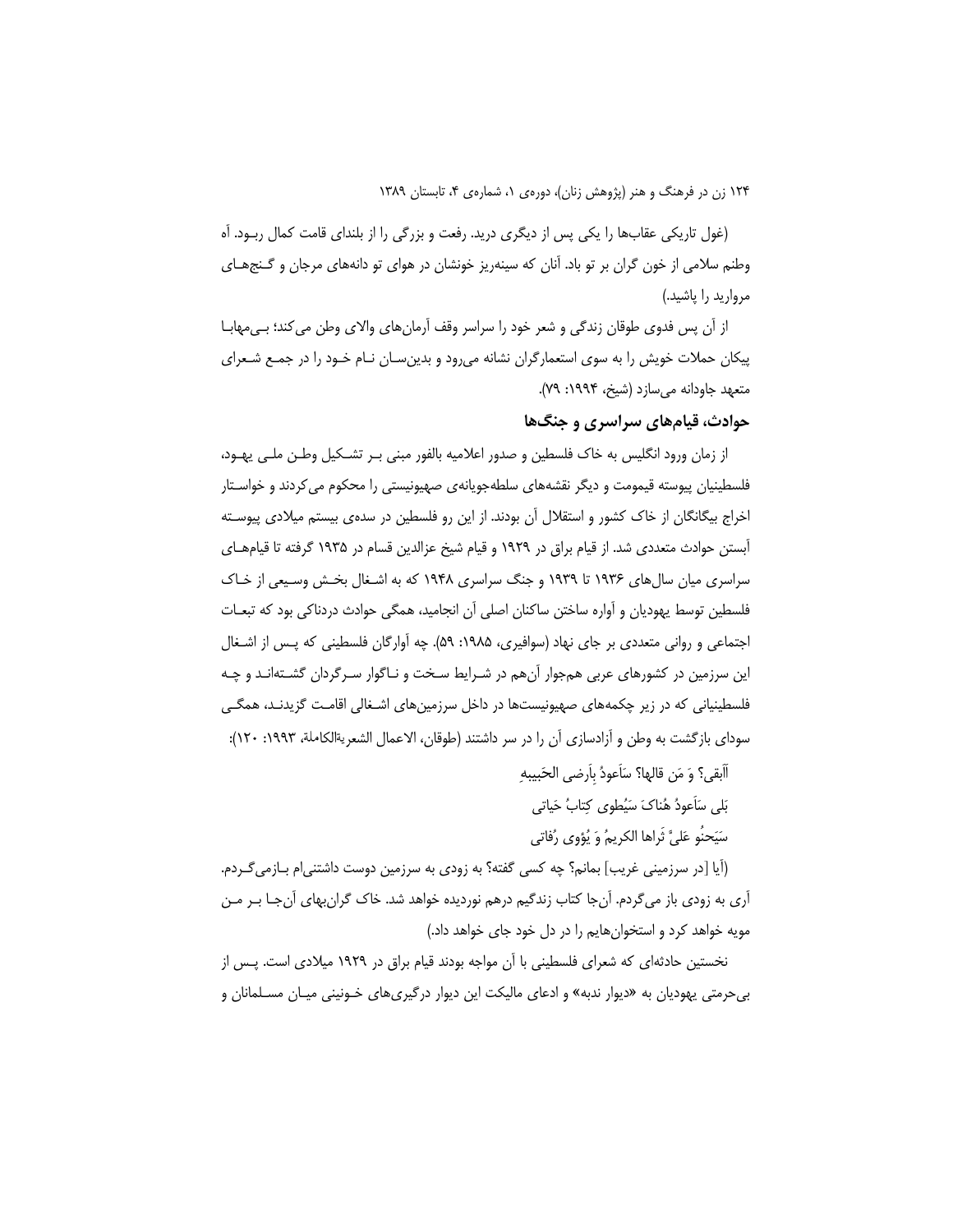یهودیان درگرفت، که به کشته، زخمی و زندانی شدن شمار فراوانـی از دو طـرف انجامیـد. دولـتمـردان انگلیسی در این ماجرا سه تن از مبارزان فلسطینی به نامهای فواد حجازی، عطا زیر و محمـد جمجـوم را در ۱۷ ژوئن ۱۹۳۰ اعدام کردند. این مبارزان که در راه آزادی ملت و وطـن از یـوغ اسـتعمارگران جـان باختند، بخشی از آثار شعرای فلسطینی در دههی ۳۰ را به خود اختصاص دادند و شاعران فلسطینی اعــم از زن و مرد، در قصاید باشکوهی حمیت، رادمردی و رشادت آنان را ستودند (عطوات، ۱۹۹۸: ۱۲۰). بـه عنـوان بهترین نمونه برای اشعار این دوره می توان به قصیدهی ابراهیم طوقان اشاره کرد (۱۹۷۵: ۹۹–۱۰۰):

| لنا الحمى و لنا العلم | لنا البـراق و الحرم  |
|-----------------------|----------------------|
| فدي البراق و الحرم    | ارواحنــا اموالنـــا |

(دیوار براق و حرم [ابراهیم خلیل] از آن ماست. حریم مسجدالاقصی و پرچم به ما تعلق دارد. مـال و جان ما فدای دیوار براق و حرم باد.)

از آن پس دعوت به جهاد و مبارزه توسعهای چشمگیر یافت. چندان که در مساجد، باشگاهها، محافـل و خانهها همه جا سخن از پایداری و مقاومت به میان میآمد. عزّالدین قسّام که در آن زمان رهبری قیـام را در دست داشت، مخفیانه به تشکیل هستهها سری مقاومت دست زد. او سرانجام در ۱۹۳۵ اعلام جهاد کرد و پس از نبردی سهمگین با نیروهای انگلیسی به همراه گروهی از پارانش به شهادت رسید. شهادت عزالدین قسام روح جدیدی در کالبد شاعران فلسطینی دمید و بار دیگر آنان زمینـهی مناسـبی یافتنـد تـا انگلیس و صهیونیسم را آماج حملات خود سازند. آنان از قسام به عنـوان اسـطورهی اسـتقامت، رشـادت، آزادي خواهي، جهاد و فداكاري ياد كردند (طوقان، ١٩٩٣: ۴٣٧):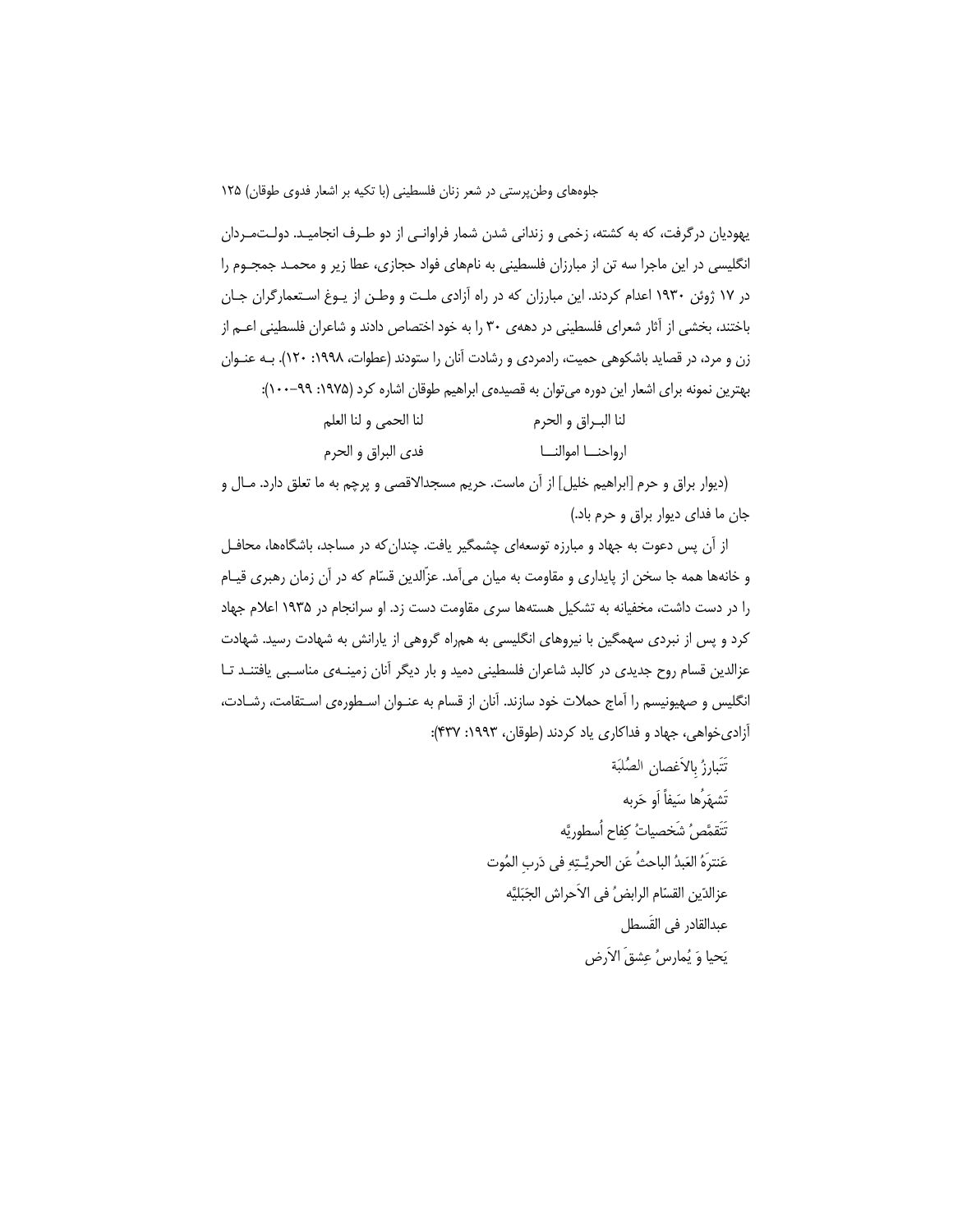(با شاخههای خشک میجنگیدند. آنها را بـه عنـوان شمشـیر و سـلاح بیـرون مـی کشـیدند. جامـهی قهرمانان اسطورهای را برتن می کردند. یا در شخصیت عنتره جلوه می کردند؛ همان بردهای که در کوچههای مرگ به دنبال آزادی می گشت. یا همچون عزالدین قسام بودند که در میان بوتـههـای کـوهی کمـین کـرده است؛ یا مثل عبدالقادر که در قسطل با عاشق به سرزمین فلسطین زنده ماند و جنگید.)

سرکوبی قیام عزالدین قسام مقدمهای برای شعلهور ساختن قیام سراسری ۱۹۳۶ گشت که تــا ۱۹۳۹ همچنان برافروخته بود. از این رو رهبران ملی فلسطین به طور همه جانبـه بـرای تـدارک مقـدمات قیـام کوشیدند. حوادث خونین ۱۹۳۶ که به کشته و مجروح شدن صدها فلسـطینی انجامیـد، نقطـه عطفـی در تاریخ مبارزات جنبش ملی بهشمار میرفت. فلسطینیان که ریشهی همهی نابسامانیها را در سیاستهای نادرست بریتانیا میدانستند، در جریان این قیام با عزمی راسختر به مبارزه با انگلیس پرداختنـد. در نتیجـه آتش درگیری میان جنبش ملی از یکسو و استعمار صهیونیسم و انگلـیس از سـوی دیگـر شـدت یافـت (احمد، ۱۹۸۱: ۴۲).

با برافروخته شدن آتش جنگ ۱۹۴۸ یهودیان به تسلیح همه جانبهای دست زدند. حمایتهای بهیدریـغ مادی و نظامی هم پیمانانشان، ارایه کمکها و تسهیلات لازم از سوی دولت قیمومت راه را برای أنــان هموار ساخت. از آن پس درگیری.های متعددی در فلسطین به وقوع پیوست که نبرد دیریاسین، الجلیــل و قسطل از آن جمله بود. این رخدادها سبب شد تا شاعران فلسطینی نیز با سلاح برنده شعر به میدان نبـرد آیند و با قصاید شورانگیز خود از مبارزان دفاع کنند (طوقان، ۱۹۹۳: ۳۹۶– ۳۹۷):

س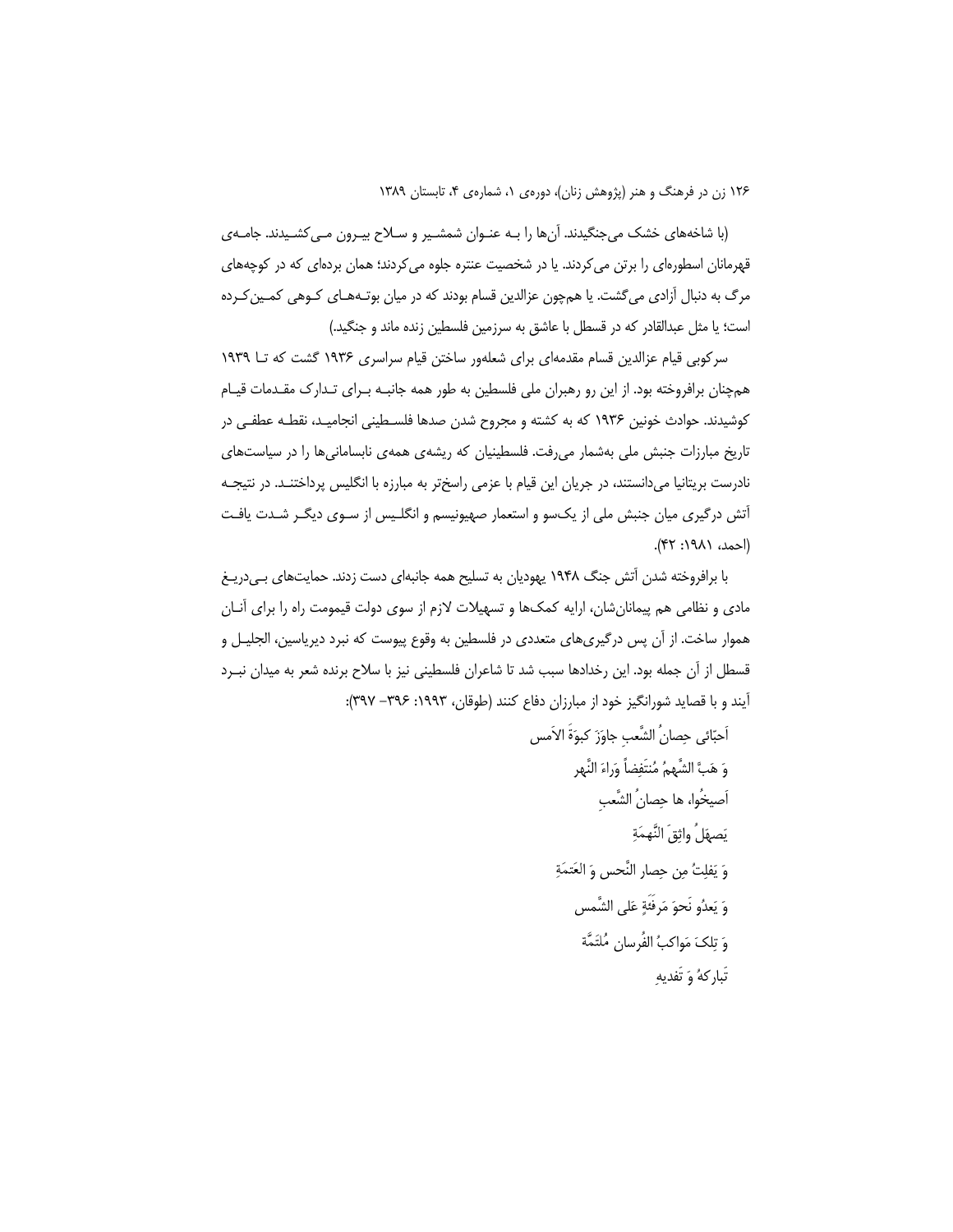وَ مِن ذَوب العقيق وَ مِن دَم المَرجانِ تَسقيهِ وَ مِن أشلائِها عَلفاً وَفيرَ الفَيضِ تُعطيهِ وَ تَهتِفُ بِالحِصانِ الحُرِّ: عَدواً يا حِصانَ الشَّعبِ

(يارانم! اسب راهوار ملت از لغزش ديروز گذشته است. رادمرد آن سوی رود قد برافراشته و دست به قيام زده است. گوش فرا دهید که اسب ملت با صلابت شیهه سرمیدهد و از بند شر و سستی می رهد. به سوی لنگرگاه روشن خورشید میشتابد. در آنجا چابک سواران گرد آمدهاند؛ بزرگش میدارند و بـرایش قربـانی می کنند. از آب عقیق و خون مرجان سیرابش می کنند. از بدن های تکهتکه خود خوراکش می دهند. با فریـاد به اسب راهوار آزادی می گویند: ای اسب ملت بشتاب.)

با سقوط شهرهای فلسطینی یکی پس از دیگری به دست یهودیان در جریان جنگ ۱۹۴۸ و عقب نشینی ارتش عرب از این سرزمین، شیرازه نظام سیاسی، اداری، اقتصادی و فرهنگـی فلسـطینیان از هـم گست. پس از شکست ۱۹۴۸ نوعی سرخوردگی، پاس و نومیدی در شعر معاصر فلسطین پدید آمد(عباس، ۲۰۰۱). شاعر از اشغال سرزمینش میiالید و انـدوه بیکـران وارثـان اصـلی آن را در تابلوهـای حـزن انگیزی به نمایش میگذارد و درد، رنج، آوارگی، فقر و فلاکت هموطنانش را به تصویر می کشد (طوقـان،  $(1.4 - 1.4)$ 

| رُوحِكَ مَعنَى المُوتِ مَعنَى العَدَم | يــا وَطنى ما لكَ يُخنى عَلى       |
|---------------------------------------|------------------------------------|
| كسم يَتـنَزّى تَحتَ نابِ الألـم       | جرحُــكَ ما أعمَــقَ أغـوارَهُ     |
| وَ يَمسَحُ الفجرُ غَواشي الظلــــم    | ستنجَلي الغَمــرَةُ يا موطنــي     |
| لسوفَ يُــــــــــروى بِلهيبٍ وَ دَم  | وَ الأَمَـلُ الظَامِئُ مَهمـا ذَوى |

(میهنم! تو را چه شده، درحالی که معنی مرگ و نیستی تو را مصیبتزده کـرده اسـت. زخمـت چقـدر عمیق و ریشهدار است! چه زمان از نیش دندان درد برمی جهد؟ میهنم! آشوب کنار خواهد رفت و سپیدهدم پیروزی پردههای ستم را کنار خواهد زد. امید تشنهمان چون پژمرده گردد، با زبانهی آتش و خون سیراب خواهد شد.)

اسرائیل در پی تحقق سیاست توسعهطلبانهی خود در ژوئن ۱۹۶۷ به کرانهی غربی و نوارغزه پورش برد و طی نبرد شش روزهای با اعراب این مناطق را به تصرف خـود درآورد. بـدینِسـان صیهونیسـتهـا سیطره ی خود را بر سراسر فلسـطین تحکـیم بخشـیدند. جنـگ ژوئـن ۱۹۶۷ را نقطـه عطفـی در تـاریخ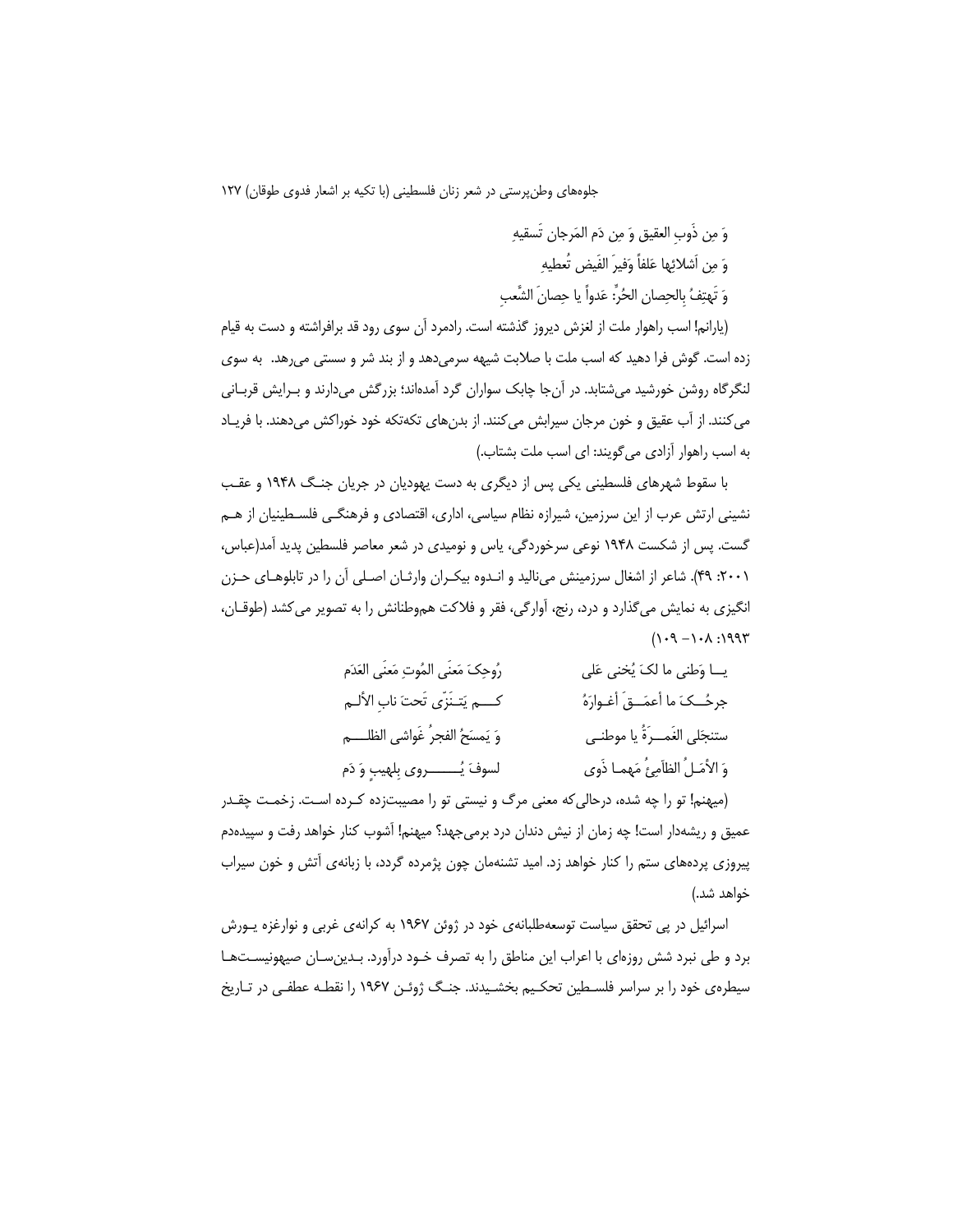فلسطین دانستهاند، که ترویج روحیهی آزادیخواهی و وطنپرسـتی از مهـمتـرین دسـتاوردهای آن بـود. گذشته از آن توانست تحولی عظیم در روند شعر معاصر فلسطین پدید آورد. بعدها که گروههای مقاومت فلسطینی دامنه نبرد مسلحانه خود را برضد منافع اسرائیل توسعه دادند و سـازمان آزدیبخـش فلسـطین (ساف) توانست در محافل عربی و مجامع بین|لمللی بـه عنـوان تنهـا نماینـدهی رسـمی و قـانونی ملـت فلسطین مطرح گردد، ساکنان مناطق اشغالی و فلسطینیان آواره اعتمادبهنفس خود را بازیافتند و عزم آنان در راه مبارزه با اسرائیل تا آزادی کامل فلسطین راسختر شد.

شعرا اندکاندک بر شمار قصاید وترانههای ملی خود افزودند و بدین گونه ضمن ترویج روحیهی مقاومت در برابر سیاستهای یهودی سازی اسرائیل و محو شخصیت عربی قد برافراشتند. پس از جنگ ژوئن ۱۹۶۷، رد هرگونه سازش، تشویق برای بسیج و سازماندهی نیروهای ملی، همبستگی، ایثار، ثبات، پایداری، جانفشانی، حفظ زمین و عدم چشمپوشی از یک وجب خاک وطن، همگی مفاهیمی بودند که در شعر معاصر فلسطین به ویژه فدوی طوقان خودنمایی می کرد (الیل و الفرسان، ۱۹۵۴: ۵۵)

أُحِبّايي مَصابيحَ الدُّجي يا إخوَتي في الجُرح

وَ يا سِرَّ الخميرَة وَ يا بـذارَ القـُمح

يَمُوتُ هُنا ليُعْطينا وَ ليُعْطينا وَ ليُعْطينا

(ای دوستانم! ای چراغهای فروزان در دل تاریکی! ای برادران مجروحم! ای خمیر مایهی اصلی و ای دانهی هستی بخش گندم! اینک او در اینجا جان میسپارد تا [ آزادی] را به ما هدیه کند.)

به عقيده فدوى طوقان تنها راه نجات فلسطين از تباهي، افشاندن خون و نشار جـان در راه آن اسـت  $(*\cdot)$ همان، ۹۴– ۱۰۳):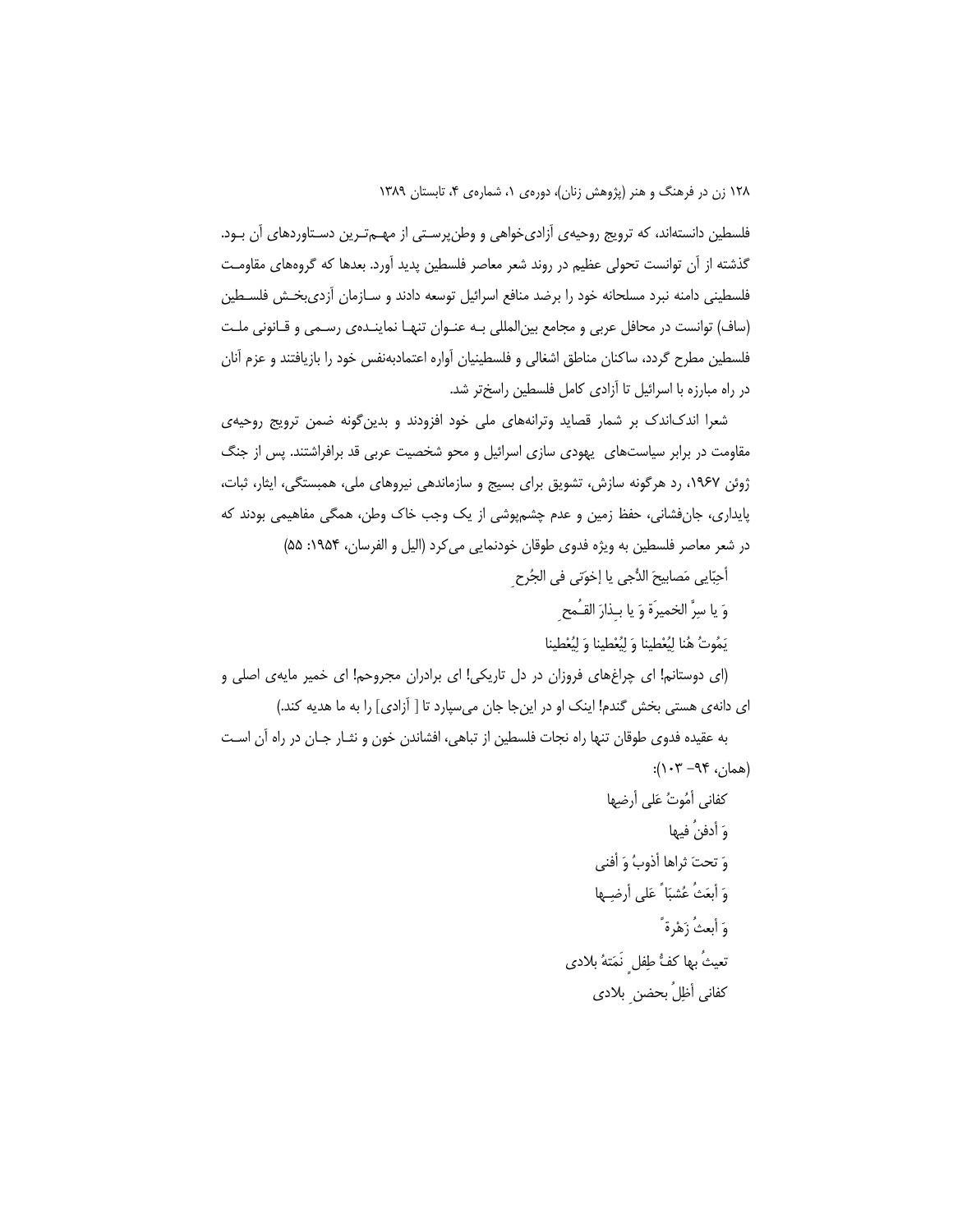تُراباً وَ عُشباً وَ زَهْرةً

(مرا بس است که در خاک وطن بمیرم و در آن مدفون شوم. زیر خاکش ذوب و فانی گرددم. اَنگاه چون گیاهی از دل خاک سر برآورم، شکوفه دهم و دست کودکان میهنم آن را از شاخه برچیند. همین بس که در دامنش بیارامم، خاک باشم، گیاه و شکوفه باشم.)

### نتيجه گيري

از آن چه گذشت درمی پابیم که شاعران برجسته فلسطینی چون فدوی طوقان دوشادوش دیگر هموطنان خود برای ترویج روحیهی وطن پرستی و برانگیختن احساسات ملی گام برداشتهاند و پیوسـته مـردم را بـه قیام، مبارزه، پایداری، جانفشانی و …. فرا خواندهاند. از این روست که برخی معتقدند شعر ملی فلسـطین نه تنها صلاح برندهای برای سرکوب دشمن به شمار می رفت، بلکه جزیی از رهبری جنبش ملی بـود کـه رسالت خود را در راه هدایت افکار عمومی و بسیج تودهها به ویژه جوانان بر ضد صهیونیسم به نیکی ایفـا کرد. در نتیجه شعرای میهن پرست فلسطینی چون فدوی طوقان پایگاه مردمی والایی در میان تـودههـا داشتند و پیوسته از حمایت بیدریغ آنان برخوردار بودند. به طور کلی مهمترین مفاهیم وطنپرستی که در شعر فدوی طوقان جلوهگر است، از این قرارند:

– دعوت به اتحاد و همٖبستگی و پرهیز از نفاق و تفرقه در راه آزادسازی وطن – محکوم کردن سیاستهای سرکوبگرایانه استعمارگران – توجه خاص به مسأله زمین و مالکیت فلسطینیان و بر حذر داشـتن مـردم از فـروش یـا واگـذاری

اراضی عربی به یهودیان

– ذکر حوادث، قیامها و جنگ@ای خونین فلسطین - دعوت به ثبات، پایداری و جانفشانی در راه وطن – تمجید از دلاوریهای شهدا و قهرمانان ملی

### منابع

ا**بويصير، صالح** (١٩٧١) جهاد شعب فلسطين، دار الفتح، بيروت. **احمد، نجيبب** (١٩٨١) فلسطين تاريخاً و نضالاً، دار الجليل، عمان.